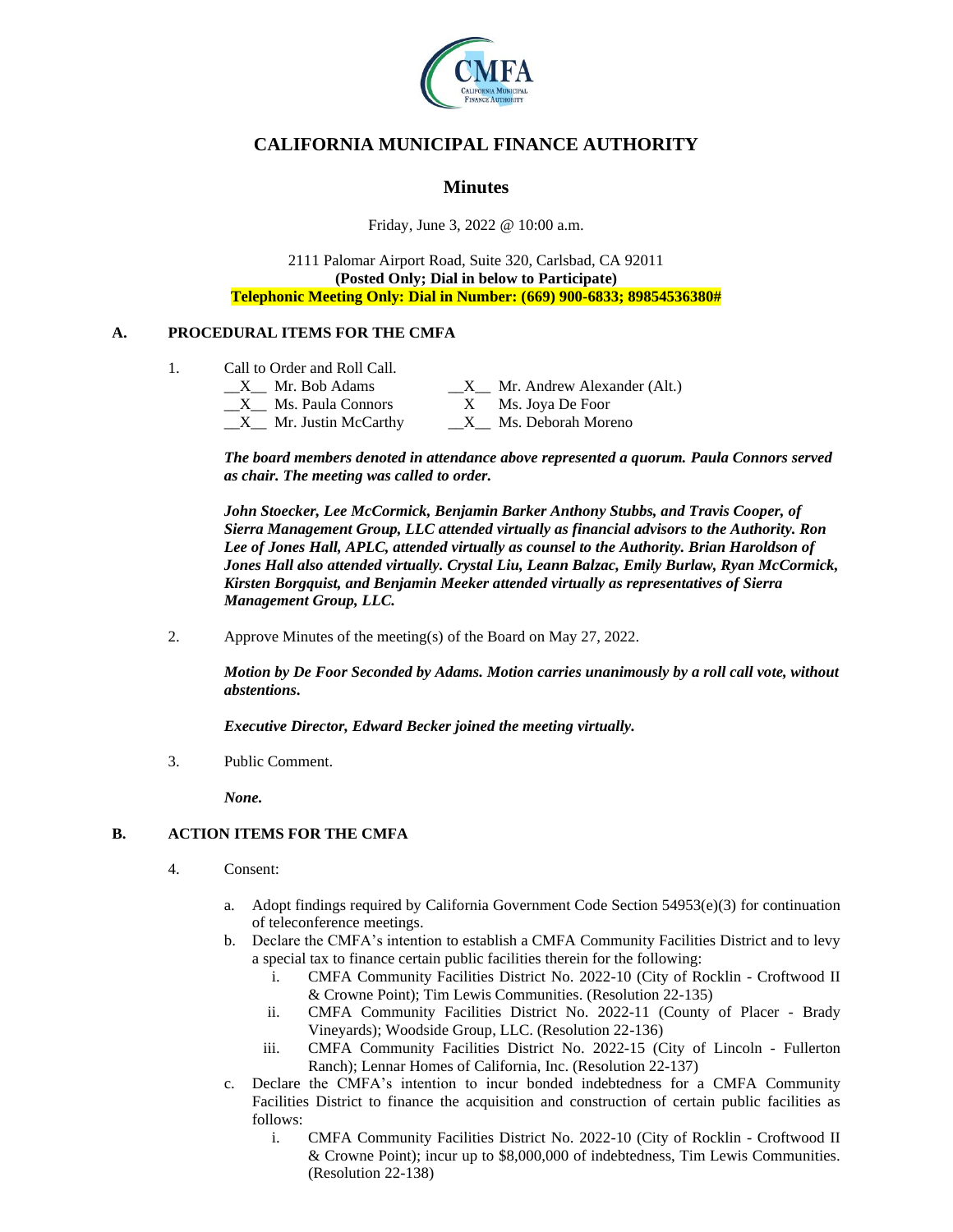- ii. CMFA Community Facilities District No. 2022-11 (County of Placer Brady Vineyards); incur up to \$6,300,000 of indebtedness, Woodside Group, LLC. (Resolution 22-139)
- iii. CMFA Community Facilities District No. 2022-15 (City of Lincoln Fullerton Ranch); incur up to \$12,300,000 of indebtedness, Lennar Homes of California, Inc. (Resolution 22-140)
- d. Approve a Resolution Ordering a Change to the Rate and Method of Apportionment for California Municipal Finance Authority Community Facilities District No. 2021-11 (City of Chula Vista - Otay Ranch Village 8 West). (Resolution 22-141)

# *Motion by Moreno Seconded by Adams. Motion carries unanimously by a roll call vote, without abstentions***.**

- 5. Declare and/or ratify the CMFA's intent to incur tax-exempt and/or taxable obligations to finance the following projects and other related actions:
	- a. Madrone Terrace, L.P., a California limited partnership (Madrone Terrace Apartments), Ashland area of unincorporated Alameda County; issue up to \$60,000,000 in tax-exempt and/or taxable revenue bonds. (Resolution 22-142)

### *Motion by Adams Seconded by McCarthy. Motion carries unanimously by a roll call vote, without abstentions***.**

b. Sunnyview Villa Community Partners, LP, (Sunnyview Villa Apartments), City of Palm Springs, County of Riverside; issue up to \$20,000,000 in tax-exempt and/or taxable revenue bonds. (Resolution 22-143)

#### *Motion by De Foor Seconded by Adams. Motion carries unanimously by a roll call vote, without abstentions***.**

- 6. Authorize the issuance of revenue bonds or other obligations to finance or refinance the following projects, the execution and delivery of related documents, and other related actions:
	- a. The Milpitas Pacific Associates, a California Limited Partnership, (308 Sango Apartments), City of Milpitas, County of Santa Clara; issue up to \$70,000,000 in tax-exempt and/or taxable revenue bonds. (Resolution 22-144)

### *Motion by Moreno Seconded by De Foor. Motion carries unanimously by a roll call vote, without abstentions***.**

b. Juniper Valley Associates, L.P., a California limited partnership, (Juniper Valley Townhomes), City of Palmdale, County of Los Angeles; issue up to \$26,000,000 in taxexempt and/or taxable revenue bonds. (Resolution 22-145)

### *Motion by Adams Seconded by McCarthy. Motion carries unanimously by a roll call vote, without abstentions***.**

c. 750 Oddstad LP, (Pacific Oaks Senior Apartments), City of Pacifica, County of San Mateo; issue up to \$30,000,000 in tax-exempt and/or taxable revenue bonds. (Resolution 22-146)

### *Motion by De Foor Seconded by Adams. Motion carries unanimously by a roll call vote, without abstentions***.**

d. Scripps-Pitzer Property Holdings, LLC, (Scripps and Pitzer College), City of Claremont, County of Los Angeles; issue up to \$50,000,000 in tax-exempt and/or taxable revenue bonds. (Resolution 22-147)

# *This item was pulled from the agenda.*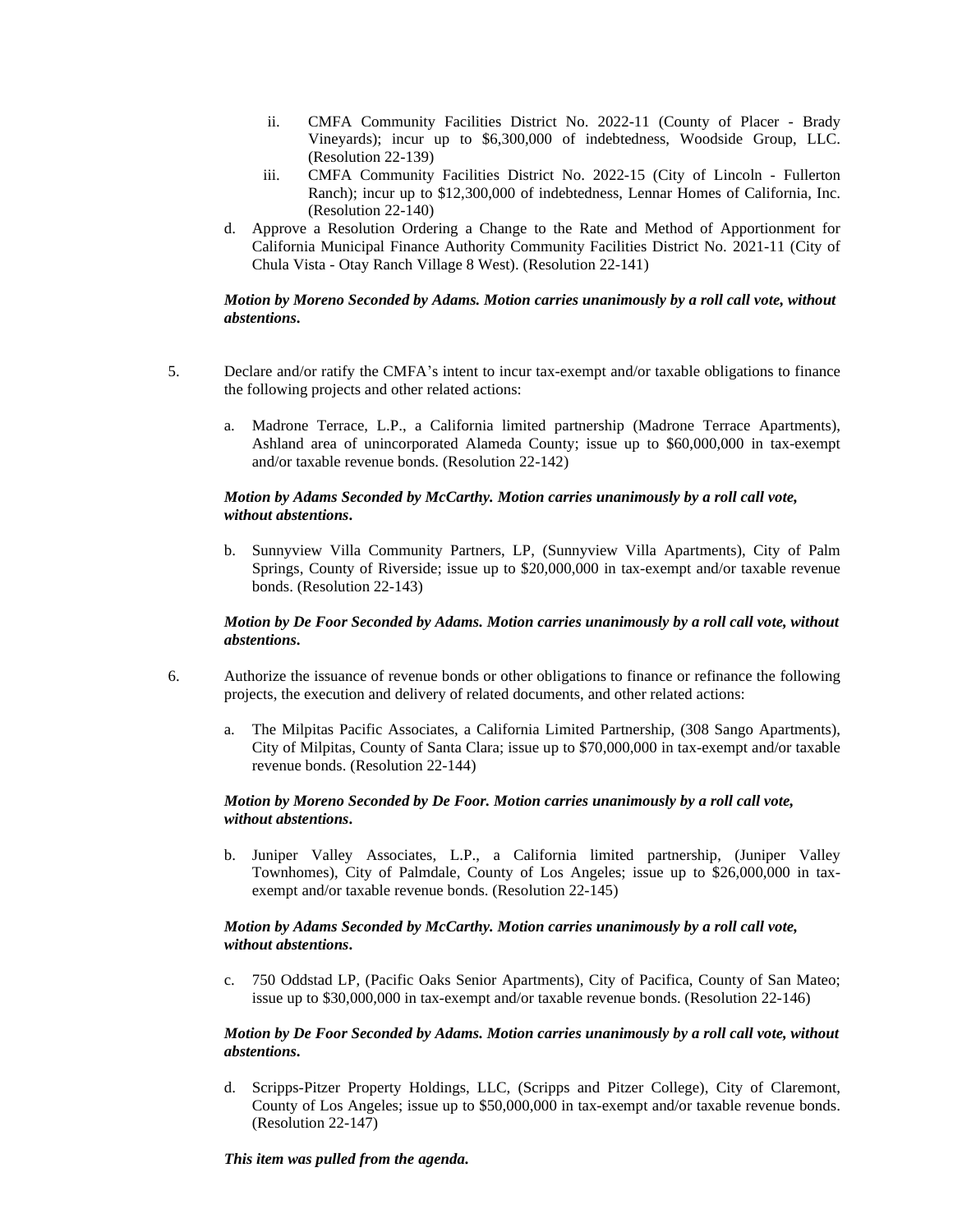- 7. Authorize the formation of Community Facilities District in the City of Suisun City and the authorization to issue special tax bonds or other obligations to finance public infrastructure, and other related actions:
	- a. Hold a Public Hearing regarding the formation, bond issuance and appropriation limits for proposed California Municipal Finance Authority Community Facilities District No. 2022-2 (City of Suisun City – Meridian West).

#### *The Public hearing was held with no comments from the public.*

b. Approve Resolution forming California Municipal Finance Authority Community Facilities District No. 2022-2 (City of Suisun City – Meridian West). (Resolution 22-148)

#### *Motion by Adams Seconded by De Foor. Motion carries unanimously by a roll call vote, without abstentions***.**

c. Approve Resolution determining necessity to incur up to \$6,400,000 of bonded indebtedness and other debt in and for California Municipal Finance Authority Community Facilities District No. 2022-2 (City of Suisun City – Meridian West). (Resolution 22-149)

### *Motion by Moreno Seconded by McCarthy. Motion carries unanimously by a roll call vote, without abstentions***.**

d. Approve Resolution calling a special election in and for California Municipal Finance Authority Community Facilities District No. 2022-2 (City of Suisun City – Meridian West). (Resolution 22-150)

# *Motion by De Foor Seconded by Moreno. Motion carries unanimously by a roll call vote, without abstentions***.**

e. Announcement of results of election.

#### *Results of the election were unanimously in favor of CFD formation.*

f. Approve Resolution declaring results of special election and directing recording of notice of special tax lien in and for the California Municipal Finance Authority Community Facilities District No. 2022-2 (City of Suisun City – Meridian West). (Resolution 22-151)

#### *Motion by Moreno Seconded by McCarthy. Motion carries unanimously by a roll call vote, without abstentions***.**

g. Introduction and Waiving First Reading of Ordinance levying special taxes within California Municipal Finance Authority Community Facilities District No. 2022-2 (City of Suisun City – Meridian West). (Ordinance 22-03)

### *Motion by Moreno Seconded by McCarthy. Motion carries unanimously by a roll call vote, without abstentions***.**

- 8. Authorize the formation of Community Facilities District in the County of Placer and the authorization to issue special tax bonds or other obligations to finance public infrastructure, and other related actions:
	- a. Hold a Public Hearing regarding the formation, bond issuance and appropriation limits for proposed California Municipal Finance Authority Community Facilities District No. 2022-3 (County of Placer - Whitehawk II).

#### *The Public hearing was held with no comments from the public.*

b. Approve Resolution forming California Municipal Finance Authority Community Facilities District No. 2022-3 (County of Placer - Whitehawk II). (Resolution 22-152)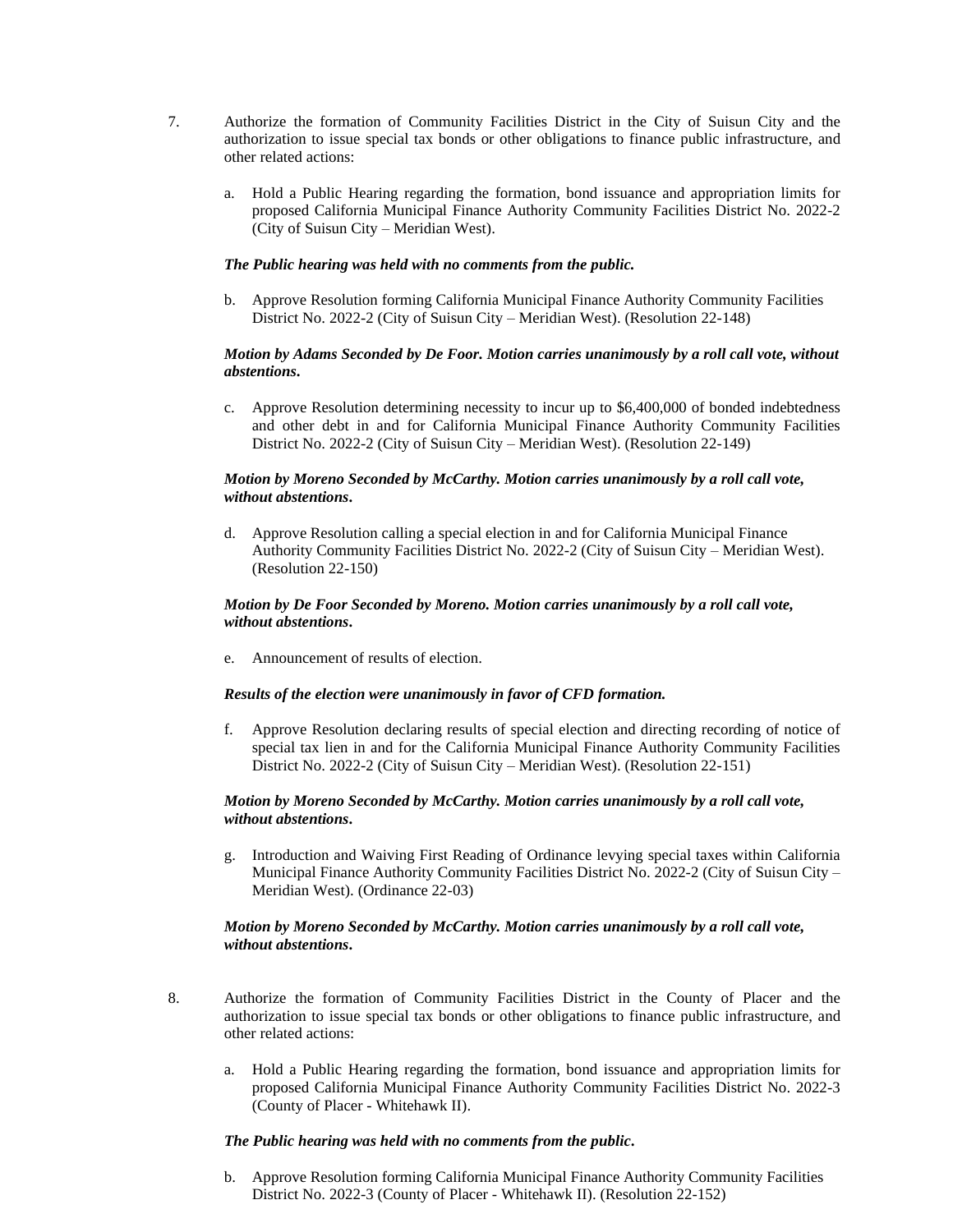#### *Motion by De Foor Seconded by Moreno. Motion carries unanimously by a roll call vote, without abstentions***.**

c. Approve Resolution determining necessity to incur up to \$7,100,000 of bonded indebtedness and other debt in and for California Municipal Finance Authority Community Facilities District No. 2022-3 (County of Placer - Whitehawk II). (Resolution 22-153)

# *Motion by Moreno Seconded by McCarthy. Motion carries unanimously by a roll call vote, without abstentions***.**

d. Approve Resolution calling a special election in and for California Municipal Finance Authority Community Facilities District No. 2022-3 (County of Placer - Whitehawk II). (Resolution 22-154)

#### *Motion by Moreno Seconded by De Foor. Motion carries unanimously by a roll call vote, without abstentions***.**

e. Announcement of results of election.

# *Results of the election were unanimously in favor of CFD formation.*

f. Approve Resolution declaring results of special election and directing recording of notice of special tax lien in and for the California Municipal Finance Authority Community Facilities District No. 2022-3 (County of Placer - Whitehawk II). (Resolution 22-155)

### *Motion by McCarthy Seconded by Moreno. Motion carries unanimously by a roll call vote, without abstentions***.**

g. Introduction and Waiving First Reading of Ordinance levying special taxes within California Municipal Finance Authority Community Facilities District No. 2022-3 (County of Placer - Whitehawk II). (Ordinance 22-04)

### *Motion by De Foor Seconded by Moreno. Motion carries unanimously by a roll call vote, without abstentions***.**

- 9. Authorize the formation of Community Facilities District in the City of Roseville and the authorization to issue special tax bonds or other obligations to finance public infrastructure, and other related actions:
	- a. Hold a Public Hearing regarding the formation, bond issuance and appropriation limits for proposed California Municipal Finance Authority Community Facilities District No. 2022-7 (City of Roseville - Sierra View).

#### *The Public hearing was held with no comments from the public.*

b. Approve Resolution forming California Municipal Finance Authority Community Facilities District No. 2022-7 (City of Roseville - Sierra View). (Resolution 22-156)

### *Motion by Adams Seconded by McCarthy. Motion carries unanimously by a roll call vote, without abstentions***.**

c. Approve Resolution determining necessity to incur up to \$4,600,000 of bonded indebtedness and other debt in and for California Municipal Finance Authority Community Facilities District No. 2022-7 (City of Roseville - Sierra View). (Resolution 22-157)

### *Motion by De Foor Seconded by Adams. Motion carries unanimously by a roll call vote, without abstentions***.**

d. Approve Resolution calling a special election in and for California Municipal Finance Authority Community Facilities District No. 2022-7 (City of Roseville - Sierra View). (Resolution 22-158)